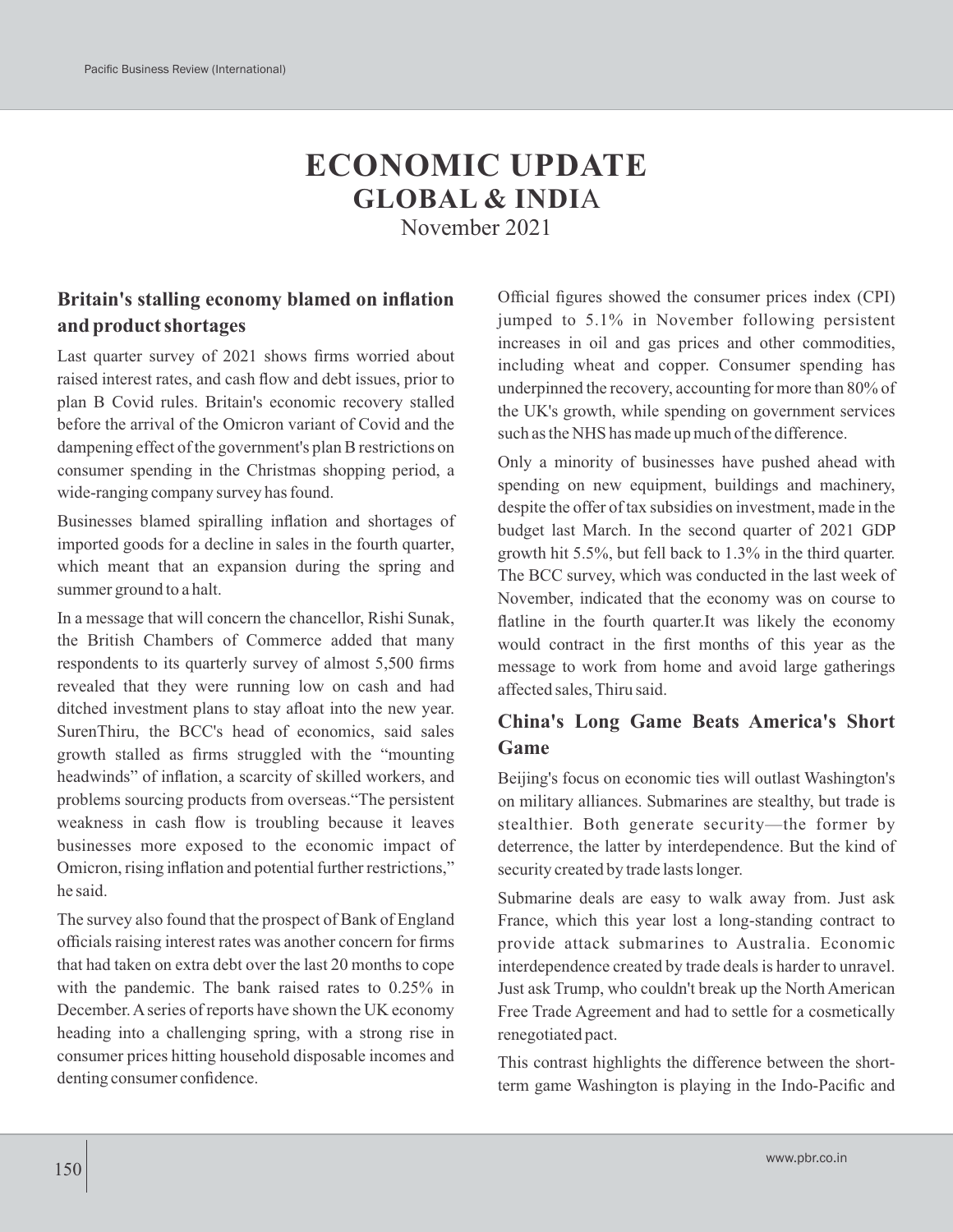the long-term one played by Beijing. The United States is betting on the AUKUS security pact it signed with Australia and the United Kingdom, the main feature of which is a promise to deliver submarines to Australia. China is betting on using trade to win over its neighbours, particularly the members of the Association of Southeast Asian Nations (ASEAN), the most successful Asian bloc.

Washington is right on one point. Superficially, the three AUKUS members have strong connections and largely see eye to eye. ASEAN, on the other hand, looks like a ramshackle outfit barely able to manage errant member states such as Myanmar. The bloc is also struggling to generate a coherent regional response to the growing U.S.- China rivalry. Nor can it calm the troubled waters of the South China Sea. But if ASEAN is too weak to impose its will on its own members, let alone on others, that unimposing weakness is also its strength, allowing the bloc to build trust in the region and beyond.

Following the end of the Vietnam War, during which ASEAN supported the United States, hostility and distrust between Vietnam and ASEAN were palpable. But when the Cold War ended, ASEAN integrated Vietnam into the region's economy, helping the country emerge as another East Asian economic miracle. The most important lesson Vietnam learned from ASEAN was to trade even with one's adversaries, just like the original members of ASEAN overcame their distrust of one another through trade. That's why trade between India and Pakistan only tripled from 1991 to 2021, while trade between Vietnam and China—which had fought a war against each other in 1979—grew 6,000 times over. In short, ASEAN's culture generated peace and prosperity.

Another major ASEAN breakthrough was to generate greater economic engagement between Japan and South Korea. Although the two countries are both U.S. allies, Washington can barely persuade them to talk to each other. Indeed, in recent years, there was neither consultation nor consensus between Seoul and Tokyo. And yet, despite this, ASEAN has persuaded the two East Asian neighbours to sign a free trade agreement among themselves (and with China too): the ASEAN-initiated Regional Comprehensive

Economic Partnership (RCEP), signed in 2020 by the ten ASEAN member states, Australia, New Zealand, China, Japan, and South Korea. Indeed, the economic integration of the powerful Chinese, Japanese, and South Korean economies will generate most of the RCEP's economic boost. It was ASEAN that accomplished this little-noticed miracle.

The answer will be Australia. Washington's affection for Australia is genuine and its concern heartfelt, which goes a long way toward explaining AUKUS. Yet geopolitics is also a cruel business, where emotions create a competitive disadvantage. If Beijing focuses on ASEAN and the RCEP and Washington focuses on Australia and AUKUS, Beijing will win.

### **US Employment**

WASHINGTON (Reuters) -Since adopting a new approach to U.S. monetary policy weighted towards ensuring a strong labor market, Federal Reserve officials have been reluctant to define key terms like "maximum employment," arguing they did not want to prejudge how many jobs the economy could produce but feel their way toward that end. They are hesitant no longer, and data on Friday showing the unemployment rate fell here to 3.9% in December is likely to confirm the growing sense at the central bank that its mission on jobs is finished - despite millions of positions still missing from before the coronavirus pandemic and large shortfalls in women's employment particularly. The U.S. Labor Department's latest monthly jobs report showed a slowdown in hiring last month, with only 199,000 positions added. But it also bolstered the case, laid out in the minutes here of the Dec. 14-15 policy meeting, for why Fed officials feel the current job market is "very tight" and poised for "rapid progress" to their maximum employment goal - clearing the way for the central bank to raise interest rates perhaps as soon as March.

Despite the weak job creation last month, wages surged and the unemployment rate fell below the 4% level that Fed officials feel is sustainable, and even further below the 4.3% rate policymakers expected by the end of 2021."There is nothing here to dissuade the Fed from raising rates in March" and trimming its balance sheet soon after, wrote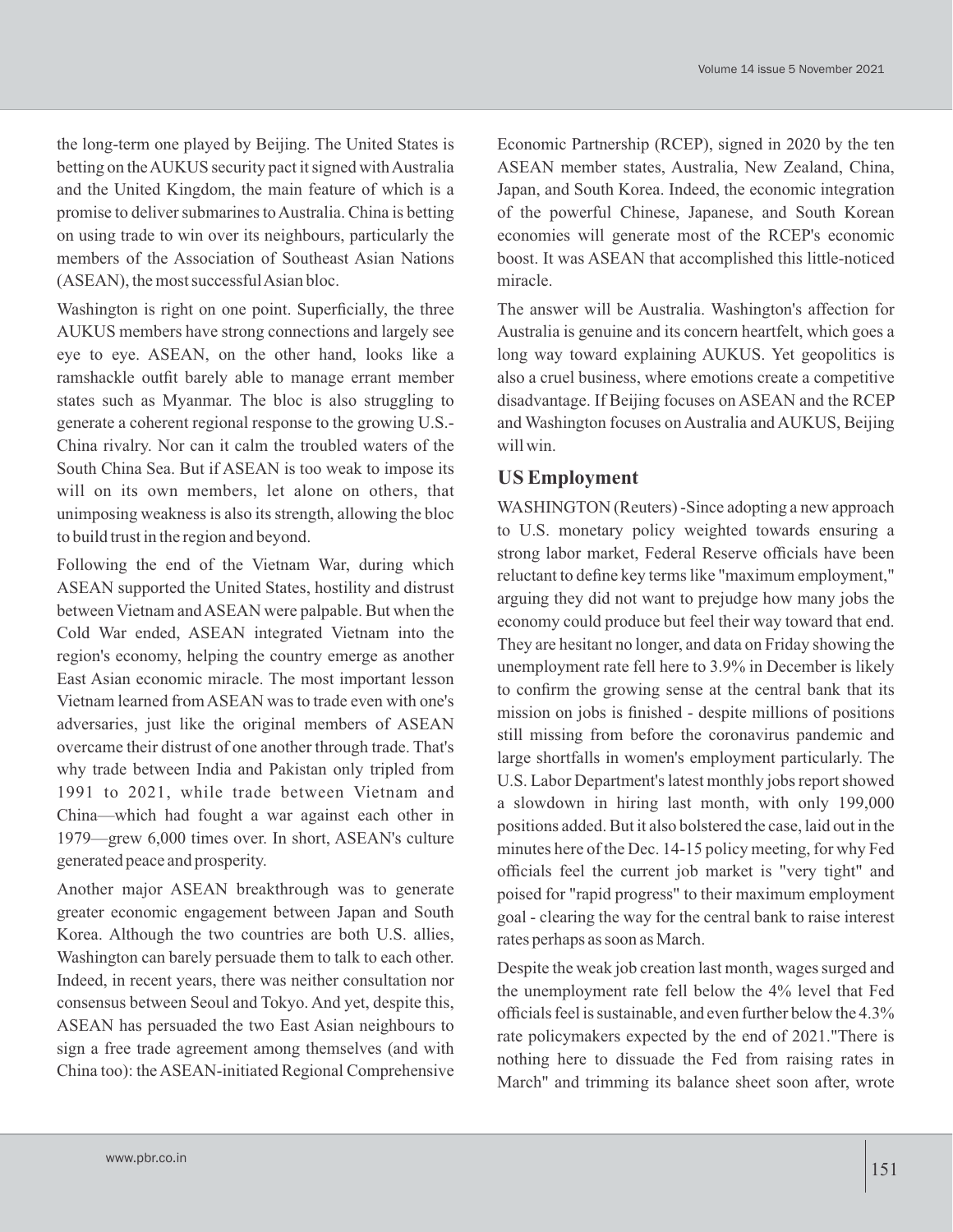Karim Basta, chief economist for III Capital Management.

In the context of the discussion underway since the start of the pandemic, when more than 22 million jobs disappeared in a collapse that fell heaviest on lower-income workers and racial and ethnic minorities, the minutes showed the limits of how far the Fed is willing to go in ensuring the jobs recovery is "broad and inclusive" as well as complete. The difficulties that remain in the job market, Fed officials said in their discussions, now have less to do with monetary policy and more to do with ongoing disruptions from COVID-19 - factors like school reopenings, child care and health conditions - that it cannot influence. Workers may wait longer to take jobs again, they acknowledged, than had been expected.

#### **Global Economic Outlook**

The threat of the Omicron variant notwithstanding, the near-term outlook for the global economy is promising. There should be continuation of well above long-term trend real GDP growth in 2022 (3.9 percent year-over-year), led by continued expansions in the US and Asia, and recoveries from the pandemic throughout much of the rest of the world. However, elevated inflation globally is likely to persist in 2022 and potentially into 2023. Global Economic Outlook 2022: From Pandemic Downturn to Growth Revival, a series of reports released by The Conference Board, tracks the future of the historically rapid resurgence for the years ahead including 2022–2031 GDP projections for key economies across Asia, Europe, the American, the Gulf Region, and beyond.

Amid rising global demand, cost pressures are building. They have been particularly intense in commodities' markets, including energy and food. Intense global inflationary pressures are likely to last longer as disruptions caused by the pandemic result in order backlogs amid factory shutdowns, stymied transportation activity due to labor shortages (e.g., trucking), and shipping container shortages. Moreover, a delay in the transition away from primary goods consumption to a more balanced consumer spending mix that includes in-person services will also keep overall price levels higher for longer. More permanent factors that could drive inflation up in the coming years include labor shortages (due to an ageing population), a continued imbalance in demand and supply for microchips and deglobalization which may lead to less optimal allocation of capital and labor which will likely raise costs. Although the overall monetary stance is still broadly accommodative, even in most emerging markets, central banks around the world are shifting towards less accommodative monetary policies to counteract inflation. For example, the US Federal Reserve Bank is signaling three rate hikes next year and has accelerated the tapering of its emergency assets purchasing program.

### **Growth Prospects for the future**

Over the next decade, The Conference Board projects global growth to gradually moderate to an average annual rate of around 2.5 percent from the high growth rates seen in the immediate aftermath of the pandemic recession. The severe contraction induced by the global pandemic may leave a permanent scar on global growth in the long run, but global growth is expected to return to close to, but not higher than, previous projections made before the pandemic. Factors that have for a large part driven global growth in the last two decades, including the greater supply of labor and fast growth in capital stock to worker ratios, are expected to weaken substantially over the next decade. These slowing factors will only be partially offset by a shift towards greater contributions from qualitative growth sources, driven by accelerating digital transformation and productivity improvements, as well as additional long-term investments in physical and social infrastructure in large economies including the United States.

The Conference Board forecasts that US Real GDP growth will rise to 6.5 percent (annualized rate) in Q4 2021, vs. 2.1 percent growth in Q3 2021, and that 2021 annual growth will come in at 5.6 percent (year-over-year). Looking further ahead, we forecast that the US economy will grow by 3.5 percent (year-over-year) in 2022 and 2.9 percent (year-over-year) in 2023. This forecast is an upgrade for growth in Q4 2021, but a downgrade for growth momentum in 2022.

After contracting by 6.5 percent in 2020, The Conference Board forecasts Real GDP in Europe to expand by 5.2